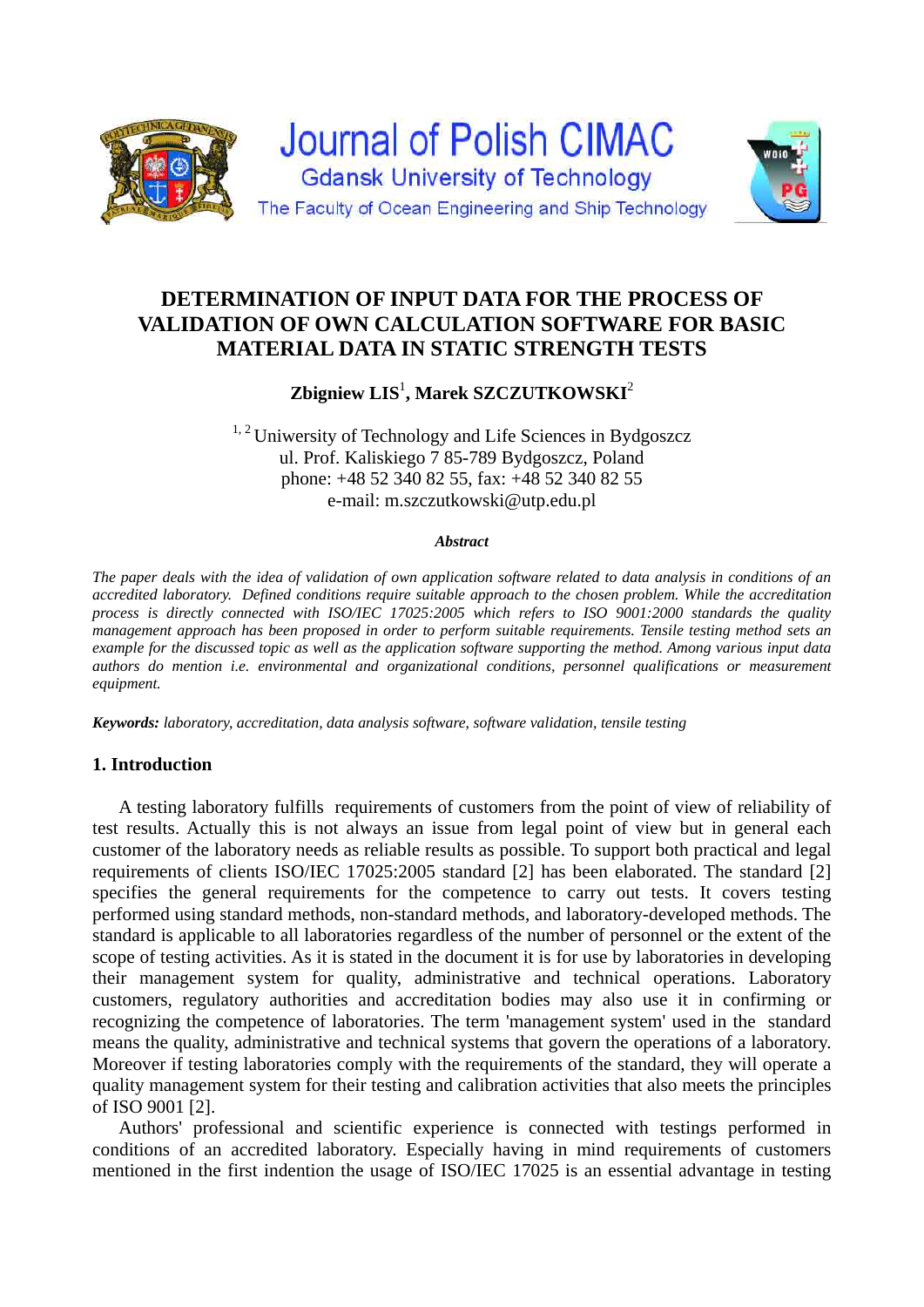services.

As technology develops more and more IT tools are used in testing processes. They support various tests on different stages i.e. data analysis. In such a case one can discuss commercial software that requires payment before it can be used or own software developed by the laboratory itself. In the second case the developed applications needs to be validated. Validation can be discussed from the point of view of information technology as well as ISO 17025:2005 requirements.

The aim of the paper is to discuss the process of determination of input data for validation of own software application in an accredited testing laboratory on the example of the calculation software for basic material data in strength static tests.

## **2. Software validation as a requirement of software engineering as well as quality management**

In software engineering validation for software, in its simplest terms, is the demonstration that the software implements each of the software requirements correctly and completely. In other words, the right software product was built. In the United States since the mid-1980s, for example, the Food and Drug Association (FDA) has enforced validation of software and computer systems in pharmaceutical manufacturing for consumers' safety. In response to this important industry need, the industry has created special task forces with the primary mission of developing guidelines for computer and software validation - known as the Computer System Validation Committee of the Pharmaceutical Research and Manufacturing Association (PhRMA) [9].

Discussing benefits of the validation process the document [6] states that software validation is a critical tool used to assure the quality of device software and software automated operations. Software validation can increase the usability and reliability of the device, resulting in decreased failure rates, fewer recalls and corrective actions, less risk to patients and users, and reduced liability to device manufacturers. Software validation can also reduce long term costs by making it easier and less costly to reliably modify software and revalidate software changes. Software maintenance can represent a very large percentage of the total cost of software over its entire life cycle. An established comprehensive software validation process helps to reduce the long-term cost of software by reducing the cost of validation for each subsequent release of the software.

Sometimes it is hard to find the difference in terms validation and verification. The terms are frequently used in the software testing world but the meaning of those terms are mostly vague and debatable. One encounter all kinds of usage and interpretations of those terms, and it is our humble attempt here to distinguish between them as clearly as possible [10]. Table 1 presents basic differences.

| <b>Criteria</b> | Verification                                                                   | <b>Validation</b>                                                                                                                                                                                                                                                                                                                          |
|-----------------|--------------------------------------------------------------------------------|--------------------------------------------------------------------------------------------------------------------------------------------------------------------------------------------------------------------------------------------------------------------------------------------------------------------------------------------|
| Definition      | they meet the specified requirements for business requirements.<br>that phase. | The process of evaluating work-products The process of evaluating software during<br>(not the actual final product) of $a $ or at the end of the development process<br>development phase to determine whether to determine whether it satisfies specified                                                                                 |
| Objective       |                                                                                | To ensure that the product is being built To ensure that the product actually meets<br>according to the requirements and design the user's needs, and that the<br>specifications. In other words, to ensure specifications were correct in the first<br>that work products meet their specified place. In other words, to demonstrate that |

|  |  |  |  |  |  |  | Table 1. Differences between validation and verification [10] |  |
|--|--|--|--|--|--|--|---------------------------------------------------------------|--|
|--|--|--|--|--|--|--|---------------------------------------------------------------|--|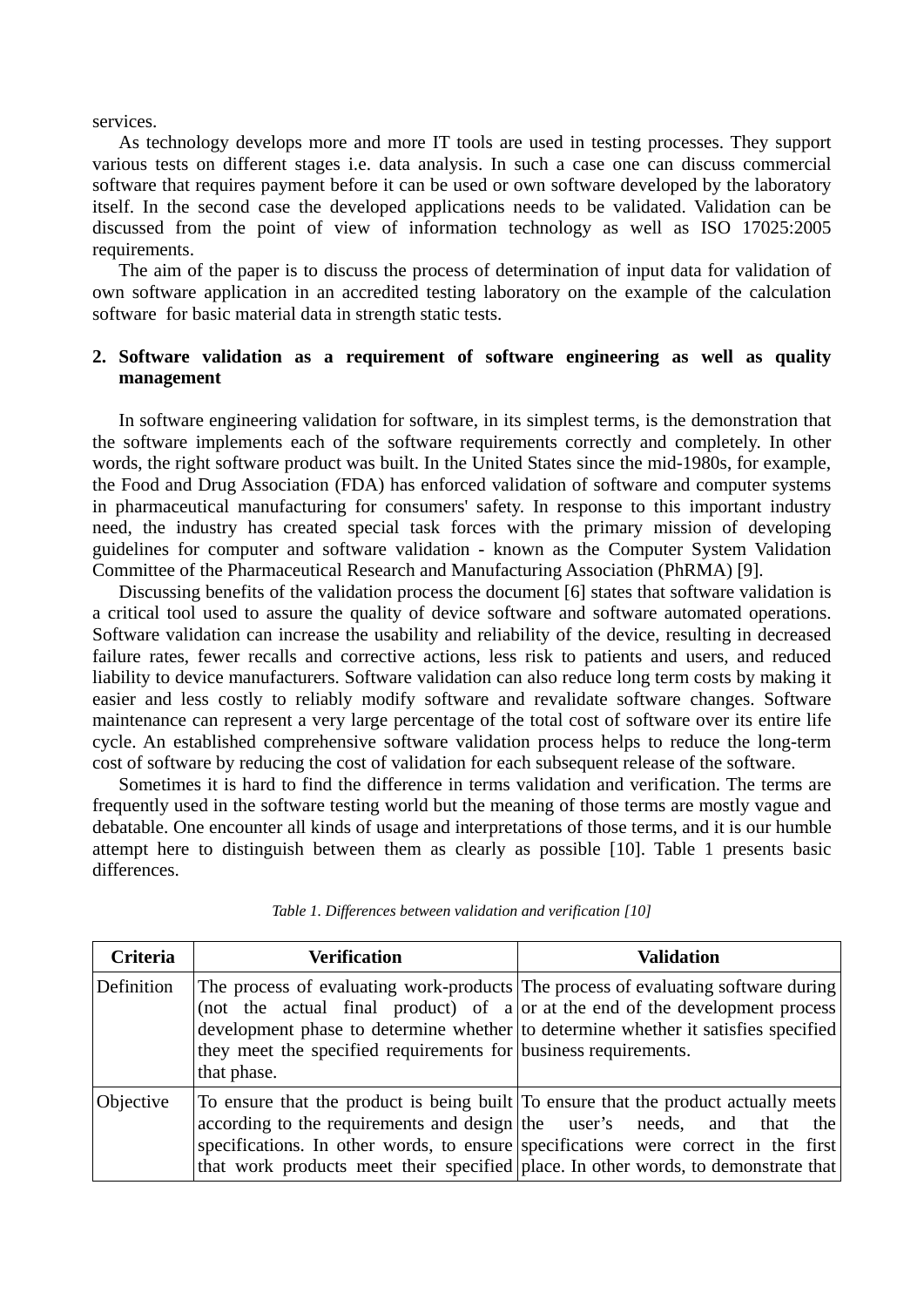|                    | requirements.                                                                            | the product fulfills its intended use when<br>placed in its intended environment. |
|--------------------|------------------------------------------------------------------------------------------|-----------------------------------------------------------------------------------|
| Question           | Are we building the product right?                                                       | Are we building the right product?                                                |
| Evalation<br>items | Plans, Requirement Specs, Design Specs, The actual product/software.<br>Code, Test Cases |                                                                                   |
| Activities         | Reviews, Walkthroughs, Inspections                                                       | Testing                                                                           |

It is entirely possible that a product passes when verified but fails when validated. This can happen when, say, a product is built as per the specifications but the specifications themselves fail to address the user's needs [10] .

The basic principles behind software validation are as follows[9]:

- a) specify the intended use of the software and user requirements;
- b) verify that the software meets the requirements through proper design, implementation, and testing;
- c) and maintain proper use of the software through an ongoing performance program.

It has to be noticed that the document [6] bases on quality system issues and refers to various quality management standards i.e. AS 3563.1-1991 "Software Quality Management System, Part 1: Requirements" published by Standards Australia [1] or to ISO 9000-3:1997 "Quality management and quality assurance standards - Part 3: Guidelines for the application of ISO 9001:1994 to the development, supply, installation and maintenance of computer software" [4] published by International Organization for Standardization.

Discussing the point of view of quality management systems the base standard ISO 9000:2005 [3] defines validation as a confirmation with the use of objective evidence that the requirements for an intended use or application have been fulfilled. In the standard [2] the definition states that validation is the confirmation by examination and the provision of objective evidence that the particular requirements for a specific intended use are fulfilled.

Considering the IT difference in terms between verification and validation it has to be stated that such a diversification can be also seen in quality standards. Standard [3] defines verification as a confirmation, through the provision of objective evidence, that specified requirements have been fulfilled.

From the point of view of the standard [2] according to authors [7] the parallels with validation are obvious as verification is also confirmation, also based on objective evidence and also tested against specified requirements but apparently without a specific use in mind that is part of the definition of validation. In practice the difference lies in the fact that validation is cited in connection with test methods, while verification is used in connection with the confirmation of data.

Although various definitions may be confusing it is obvious that own application software has to fulfill requirements of laboratory personnel to provide reliable data analysis results. Therefore objective evidence has to be provided so that the software validation process has to be designed in details.

On the base of such an assumption, with knowledge on IT and quality management systems from the range of validation, the plan for the validation process can be set.

As the first stage in the process there should be defined input data.

## **3. Input data in reference to designed software**

Considering the assumption made before it seems the the obvious step to take would be to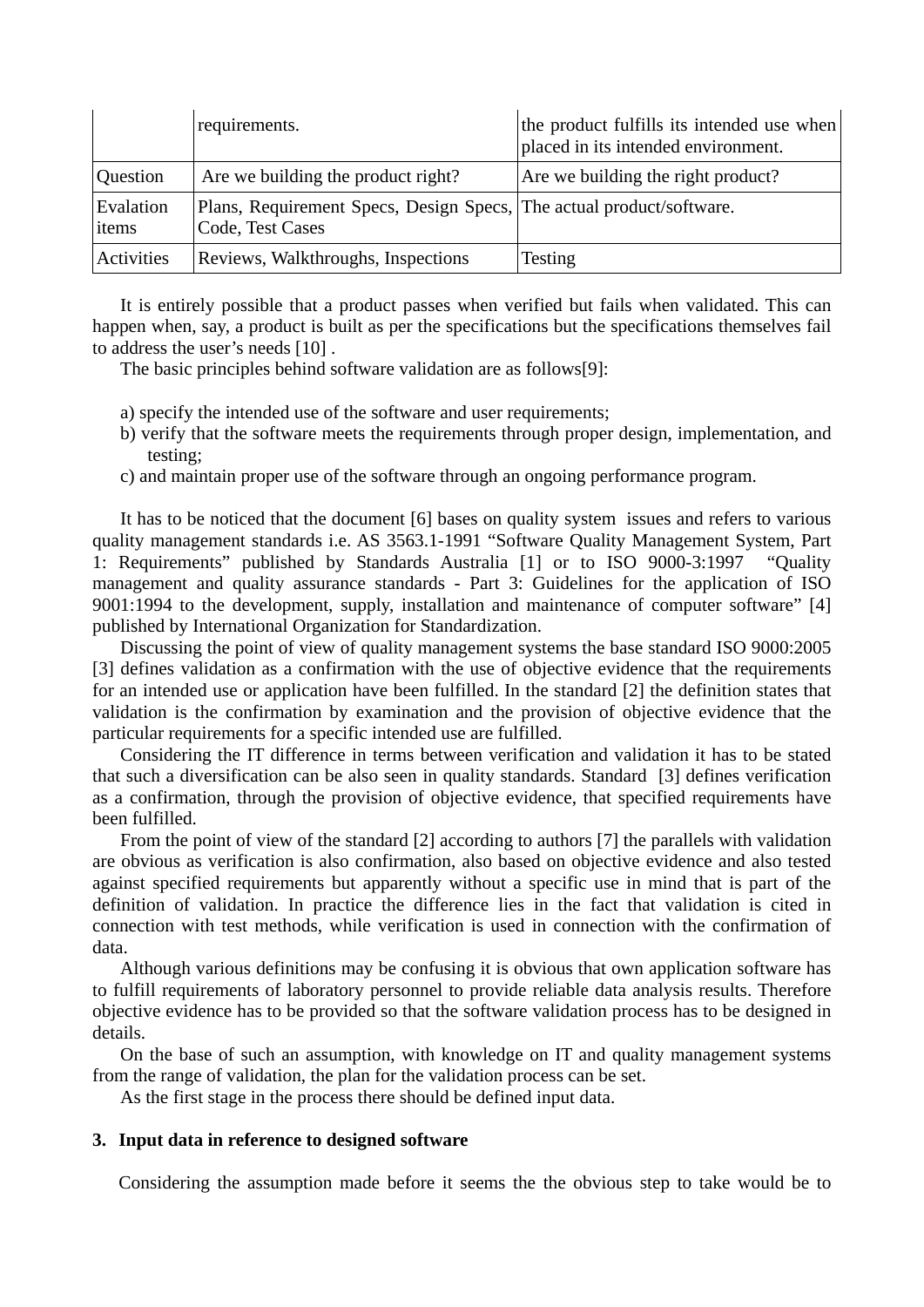define the validation process in accordance with ISO 9000:2005 model of the process approach (fig. 1).

One of key roles in the model is played by input data. Discussing static tensile tests and computer application software that supports the analysis of data it is essential to answer the question what would be the content of the input data. Basing on the scientific and professional experience authors of this work decided to define the content as following elements:

- a) testing method,
- b) environmental and organizational test conditions,
- c) measurement equipment,
- d) test piece material,
- e) personnel qualifications,
- f) software for machine.



*Fig. 1. Model of the process approach in accordance with [3]* 

At first the test method is an issue. The question is whether it is based on an international standard. Obviously it is easier to perform test on the base of standard or other specifications from the organizational point of view. There is no need to perform extra documentation as well as the method does need to be validated. In such a situation the first impression is that taking into consideration standard tests is more efficient form the financial point of view. However, considering both technical and organizational issues, the problem seems to be more complicated. For example standard test are limited to special environmental conditions or defined test pieces. It requires purchasing of i.e. new equipment. On the other hand sometimes customer needs nonstandard materials or elements to be tested.

From the point of view of validation of own software the second option is much more sophisticated. While standard testing methods give limits and requirements strictly defined the non-standard methods that use own application software require cooperation with an author of the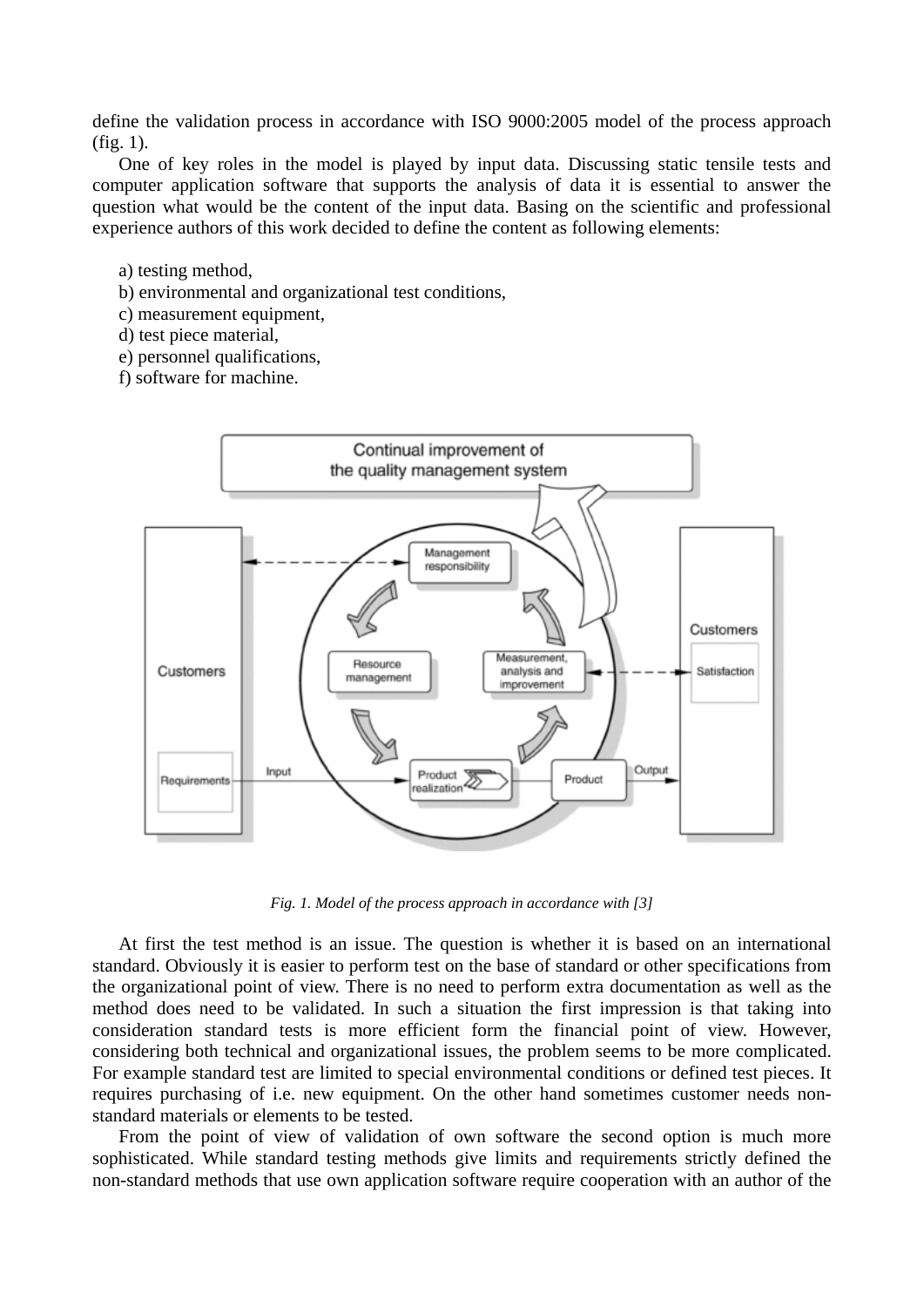method and laboratory personnel that uses it. The more unique testing method the less chance to find the reliable comparison tool. The easiest way to deliver objective evidence is to compare test results obtained with different (2 or more) data analysis software. For instance the commercial one and the new elaborated tool of the laboratory. Objective evidence is easy to get while previously the laboratory used commercial software that underwent verification as an element of the testing method during the accreditation process.

In static tensile tests authors assume that designing software for data analysis makes sense while a machine provides data in digital form. What is more any machine (type, producer etc.) able to cooperate with own software should provide the same data.

While for tensile tests there are needed various physical quantities such as temperature or length it is essential to define precisely requirements for measurement instruments. Cooperation of measurement instruments and own application software surely affect measurement uncertainty.

Test pieces usually depend on customer's needs. It is more comfortable for the laboratory while specimens are based on the standard as it is presented in fig. 2 (main types of test pieces according to [5]. B – A refer to annexes published with the standard). However it needs to be discussed if our software limits to such situations or also reflects non-standard requirements of the customer.



*Fig. 2. Main types of test piece according to product type [5]* 

There is also the problem of personnel qualifications. It can be discussed from different points of view as well: technical in the range of testing method (how experienced and efficient he/ she is in his/ her everyday work related directly to specific tests), technical in the range of usage of IT tools (gaining quickly new knowledge and skills from the area) or organizational (new methods of work vs. old habits and complaints on changes).

Finally the own application software has to cooperate, as it was noticed before, with the testing machine. The machine has to provide data in digital form but it is impossible to require more from machine producers. That is why the software has to be as efficient as possible in data processing on the way machine – user – software.

### **4. Summary**

Reliable test results depend on many organizational and technical issues. It is very hard to design and build such a unique organization as a testing laboratory. Quality management standards, especially the ones dedicated strictly to special types of organizations, can be useful in organizational and technical development. ISO/IEC 17025:2005 standard directly refers to testing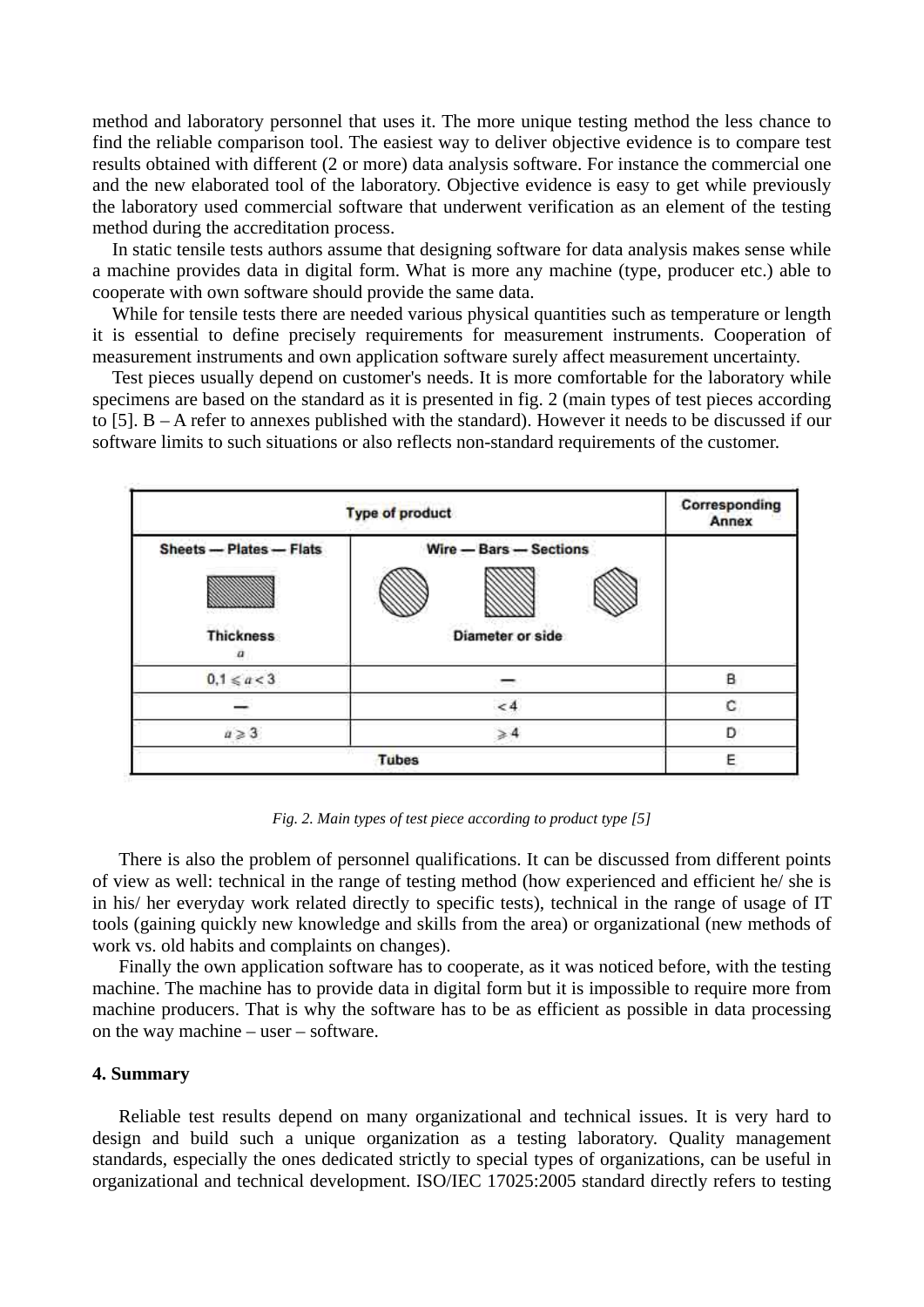laboratories. Therefore it can be applied in material testing units as well.

Different tests methods should undergo the process of validation. While the method is based on the standard the laboratory does not need to perform the process. If the method is elaborated as a unique one for the laboratory validation is necessary. In both cases laboratories nowadays use more and more IT tools to develop testing processes. If the software supporting the process is new it has to be validated as well.

Authors proposed the quality management approach which corresponds also to software engineering basics. In such a case it is essential to define input data. In the paper input data were defined in the form of different elements such as: testing method, environmental and organizational test conditions, measurement equipment, test piece material, personnel qualifications, software for machine. The content of input data bases on scientific and organizational experience in the range of material strength tests.

|                | [mm]         | [kN]                          | [%]     | [MPa]         |
|----------------|--------------|-------------------------------|---------|---------------|
| 1              | 0.02         | 0.15                          | $-0.01$ |               |
| $\overline{2}$ | 0.04         | 0.51                          | 0.02    |               |
| 3              | 0.05         | 0.81                          | 0.01    |               |
| ٠              |              | 抓                             |         | ٠             |
|                | Ae           | S <sub>0</sub>                | Su      | LO            |
| Input          |              | 50.3                          |         |               |
|                | E [10^5 MPa] | Ap [%]                        | Z[%]    |               |
| <b>Results</b> |              |                               |         |               |
| $\leftarrow$   | m            |                               |         | Rm [MPa]<br>٠ |
|                |              | Load data                     |         |               |
|                |              | Show plot                     |         |               |
|                |              | Calculate                     |         |               |
|                |              | Generate HTML report<br>About |         |               |

*Fig. 3. "Tensile report". Main window [8]* 

On the base of the defined content authors are planning to perform validation of own software application "Tensile report". The software was developed as a result of cooperation between an academic teacher (one of the authors of this paper) and a student and finally became a base for a graduation project [8]. Results of the validation process in accordance with the proposed approach will be presented in further publications.

### **References**

[1] AS 3563.1-1991 - Software Quality Management System, Part 1: Requirements.